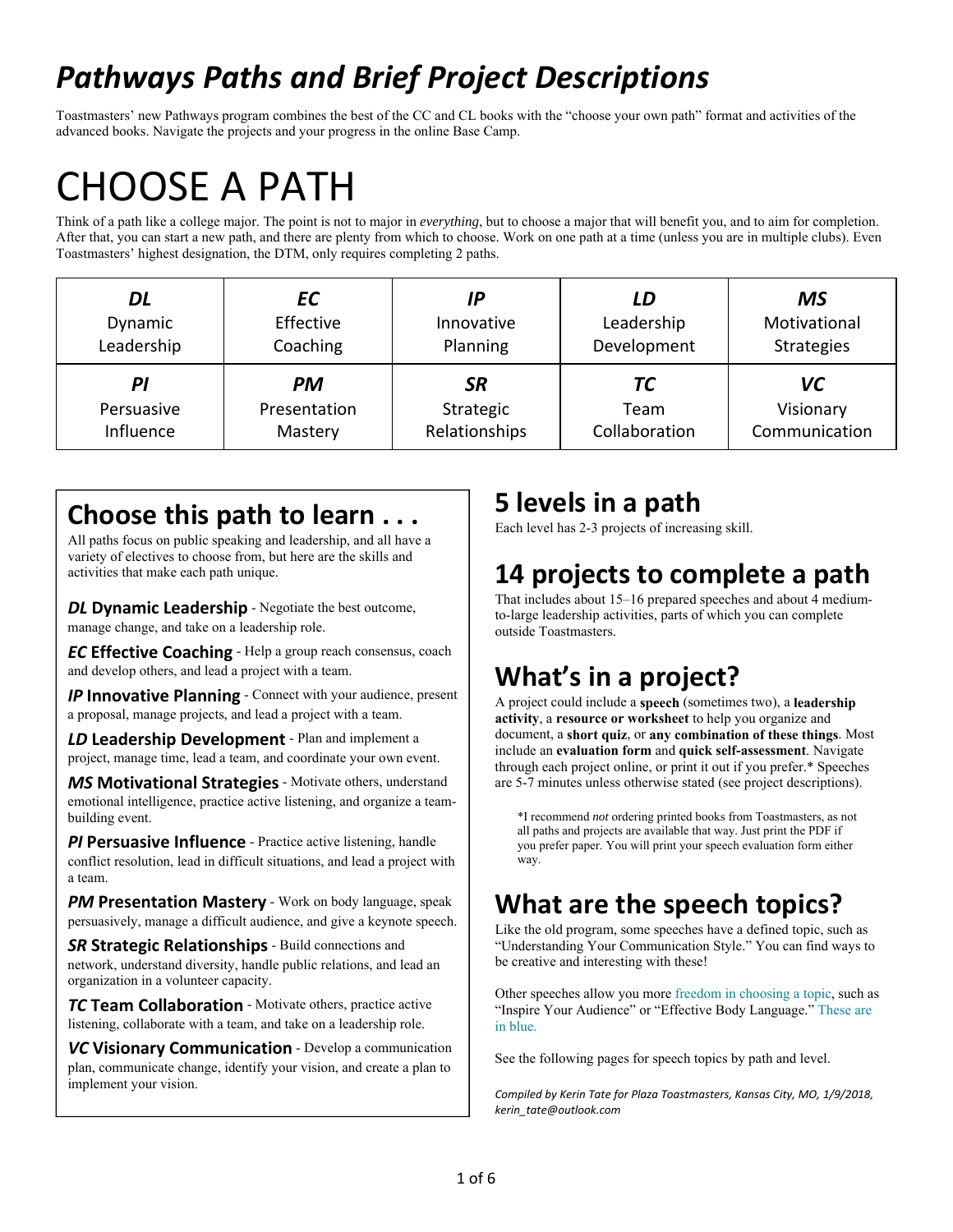# LEVEL ONE: Mastering Fundamentals

#### **3 projects = 4 speeches + evaluator role**

Speeches are 5-7 minutes unless otherwise stated. Blue = Allows more freedom in your speech topic.

#### **Projects 1, 2, and 3** are the same in all paths.

- **1. Ice Breaker**  Give a 4-6 min. speech on any topic (typically something about yourself) to introduce yourself to the club.
- **2. Evaluation and Feedback**  Give a speech about anything. Give a second speech later (same or new) incorporating the feedback from the first speech. Then do the Speech Evaluator role.
- **3. Researching and Presenting**  Give a speech about anything you want to research. Additional materials: Research worksheet, Speech Outline worksheet

## LEVEL TWO: Learning Your Style

#### **3 projects = 3 speeches**

Speeches are **5-7 minutes** unless otherwise stated. Blue = Allows more freedom in your speech topic.

**Project 1** is the same in all paths.

**1. Introduction to Toastmasters Mentoring** - Give a speech about learning from any mentor in your life.

| DL                                                  | EС                                                  | ΙP                                               | LD                                               | <b>MS</b>                                           |
|-----------------------------------------------------|-----------------------------------------------------|--------------------------------------------------|--------------------------------------------------|-----------------------------------------------------|
| 2. Understanding Your<br><b>Leadership Style</b>    | 2. Understanding Your<br><b>Leadership Style</b>    | 2. Understanding Your<br><b>Leadership Style</b> | 2. Understanding Your<br><b>Leadership Style</b> | 2. Understanding Your<br><b>Communication Style</b> |
| 3. Understanding Your<br><b>Communication Style</b> | 3. Understanding Your<br><b>Communication Style</b> | 3. Connect with Your<br><b>Audience</b>          | <b>3. Managing Time</b>                          | 3. Active Listening                                 |
| ΡI                                                  | <b>PM</b>                                           | <b>SR</b>                                        | <b>TC</b>                                        | VC                                                  |
| 2. Understanding Your<br><b>Leadership Style</b>    | 2. Understanding Your<br><b>Communication Style</b> | 2. Understanding Your<br><b>Leadership Style</b> | 2. Understanding Your<br><b>Leadership Style</b> | 2. Understanding Your<br><b>Leadership Style</b>    |
| 3. Active Listening                                 | <b>3. Effective Body</b><br>Language                | 3. Cross-Cultural<br>Understanding               | <b>3. Active Listening</b>                       | 3. Understanding Your<br><b>Communication Style</b> |

**Projects 2 and 3** are unique to your path. Descriptions below table.

**Active Listening ‐** Be Table Topics master. Comment on each speaker. (No additional speech required.)

**Connect with Your Audience - Give a speech on something** unfamiliar to the audience. Observe audience reaction and adapt it as you go.

**Cross‐Cultural Understanding ‐** Give a speech on cultures you identify with and associated stereotypes. Use the resource to help you.

Additional materials: Defining Your Cultural Identity resource

**Effective Body Language - Give a speech with movement and** gestures. Practice on video and seek feedback from a mentor or reviewer beforehand. (If no video device, can use mirror.)

**Managing Time -** Give any speech. As you prepare, log your time spent on tasks and submit Project Completion Form to VPE.

#### Additional materials: Time and Task log, Project Completion Form

**Understanding Your Communication Style ‐** Identify your communication style. Give a speech about your style or others you have encountered.

Additional materials: Discover Your Communication Style questionnaire

**Understanding Your Leadership Style ‐** Identify your leadership style. Give a speech about your style or others you have encountered.

Additional materials: Discover Your Leadership Style questionnaire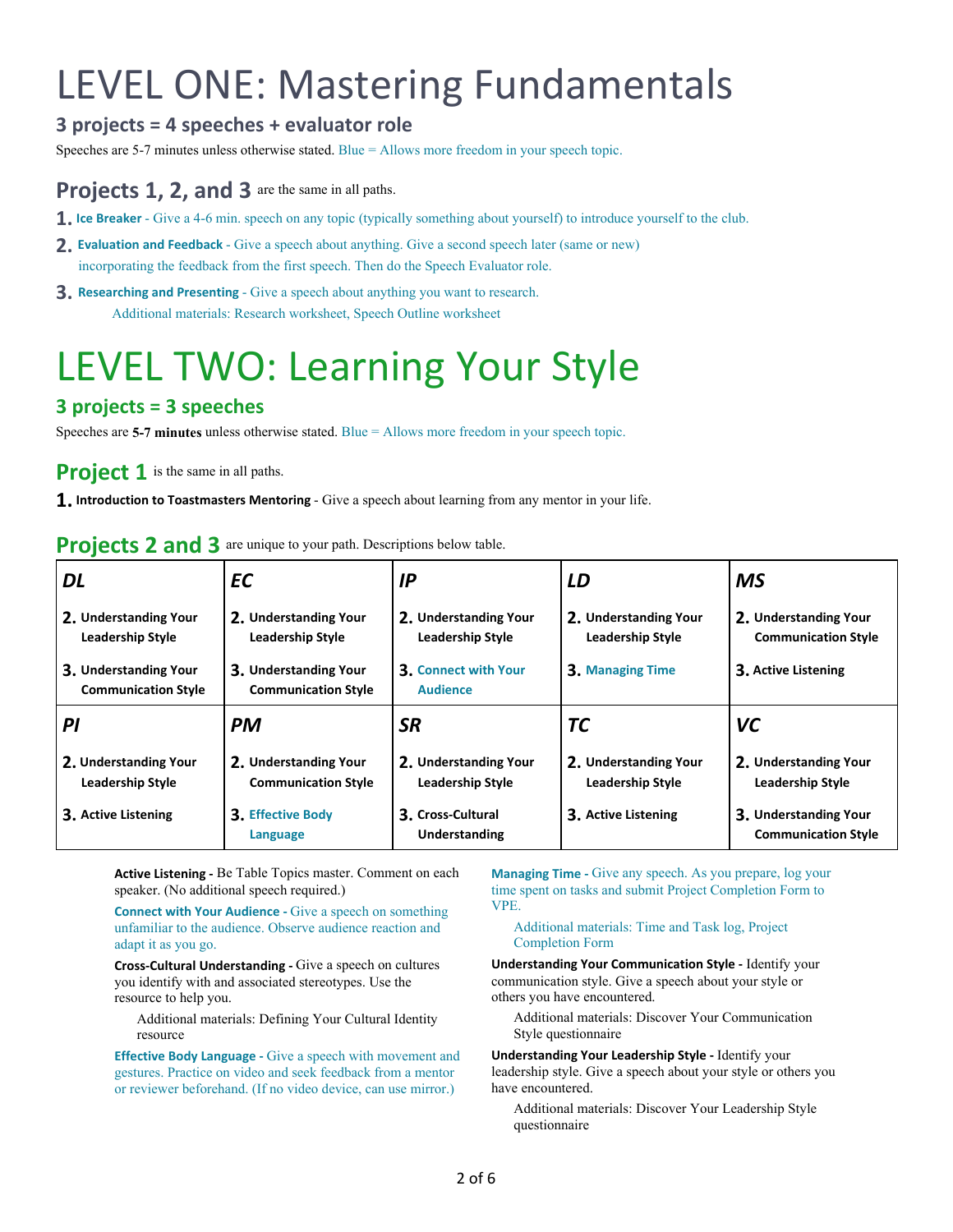## LEVEL THREE: Increasing Knowledge

#### **3 projects = 3 speeches. Some include short to medium‐sized activities.**

Speeches are **5-7 min.** unless otherwise stated. Blue = Allows more freedom in your speech topic.

#### **Project 1** is unique to your path. Speeches are 5-7 minutes.

|        | DL                                                                                                            | <b>EC</b>                                                                                                                                                                  | IP                                                                                                            | LD                                                                                                                                              | <b>MS</b>                                                                                                 |
|--------|---------------------------------------------------------------------------------------------------------------|----------------------------------------------------------------------------------------------------------------------------------------------------------------------------|---------------------------------------------------------------------------------------------------------------|-------------------------------------------------------------------------------------------------------------------------------------------------|-----------------------------------------------------------------------------------------------------------|
|        | <b>Negotiate the Best</b><br><b>Outcome</b>                                                                   | <b>Reaching Consensus</b>                                                                                                                                                  | <b>Present a Proposal</b>                                                                                     | <b>Planning and</b><br>Implementing                                                                                                             | <b>Understanding</b><br><b>Emotional Intelligence</b>                                                     |
|        | Give a speech about a<br>negotiation you've done<br>or will do.                                               | Lead a 20-min. group<br>consensus discussion with<br>2-3 min. closing<br>statement. If discussion<br>done outside TM, give a<br>5-7 min. speech about it at<br>TM meeting. | Write a proposal to<br>improve anything-<br>personal, professional, or<br>club. Present it in your<br>speech. | Create and implement a<br>plan for a small-scale<br>project-personal,<br>professional, or club.<br>Your choice of speech or<br>2-3 min. report. | Keep a journal about your<br>emotions for 2 weeks.<br>Give a speech about the<br>impact of tracking them. |
|        | <b>Negotiation Goal Setting</b><br>Resource                                                                   | Project Completion Form                                                                                                                                                    | Write a Proposal Resource                                                                                     | Project Plan Resource,<br><b>Event Planning</b><br>worksheet, Project<br>Completion Form                                                        | Project Completion Form                                                                                   |
|        | PI                                                                                                            | <b>PM</b>                                                                                                                                                                  | <b>SR</b>                                                                                                     | <b>TC</b>                                                                                                                                       | <b>VC</b>                                                                                                 |
|        | <b>Understanding Conflict</b><br><b>Resolution</b>                                                            | <b>Persuasive Speaking</b>                                                                                                                                                 | <b>Make Connections</b><br><b>Through Networking</b>                                                          | <b>Successful</b><br>Collaboration                                                                                                              | Develop a<br><b>Communication Plan</b>                                                                    |
|        | Do the online video<br>activity. Give a speech on<br>how you manage conflict<br>and how you could<br>improve. | Give a persuasive speech<br>on any topic.                                                                                                                                  | Attend a networking<br>event. Give a speech<br>about it.                                                      | Work with a small team<br>on a small-scale project<br>(i.e., planning a TM<br>meeting). Give a speech<br>about it.                              | Create a communication<br>plan, real or hypothetical.<br>Present it in a speech.                          |
| $^{+}$ | Conflict Resolution video<br>activity                                                                         | <b>Persuasive Speech Outline</b><br>worksheet                                                                                                                              | Prepare to Network<br>Resource, Project<br>Completion Form                                                    | <b>Team Building Activities</b><br>resource                                                                                                     | Write a Communication<br>Plan resource                                                                    |

**Projects 2 and 3**are electives. Choose two. Speeches are **5-7 minutes** unless otherwise stated.

**Active Listening\* ‐** Be Table Topics master. Comment on each speaker. (No additional speech required.)

**Connect with Storytelling - Give a speech that tells a story,** real or fictional.

**Connect with Your Audience\* - Give a speech on something** unfamiliar to the audience. Observe audience reaction and adapt it as you go.

**Creating Effective Visual Aids - Give a speech using visual** aids.

**Deliver Social Speeches ‐** Give **two different 3-4 minute** social speeches at separate meetings.

Additional materials: Social Speech Basics resource

**Effective Body Language\*** - Give a speech with movement and gestures. Practice on video and seek feedback beforehand. (If no video device, can use mirror.)

Focus on the Positive - For two weeks, keep a daily record of your positive and negative feelings, efforts, and gratitude. Your choice of a speech or 2-3 minute report.

**Inspire Your Audience - Give an inspirational speech.** 

**Make Connections Through Networking\* ‐** Attend a networking event. Give a speech about it.

Additional materials: Prepare to Network Resource, Project Completion Form

**Prepare for an Interview - Answer questions in a 5-7 minute** role-play interview at a club meeting. Can be job interview or expert interview. Prep your "interviewer" using the included resource.

Additional materials: Identifying Your Skills worksheet, Interviewer Instructions Resource

**Using Descriptive Language - Give a speech using** descriptive language.

**Using Presentation Software - Give a speech using** presentation slides.

**Understanding Vocal Variety - Give a speech using vocal** variety.

\*Not available as elective if required in your path.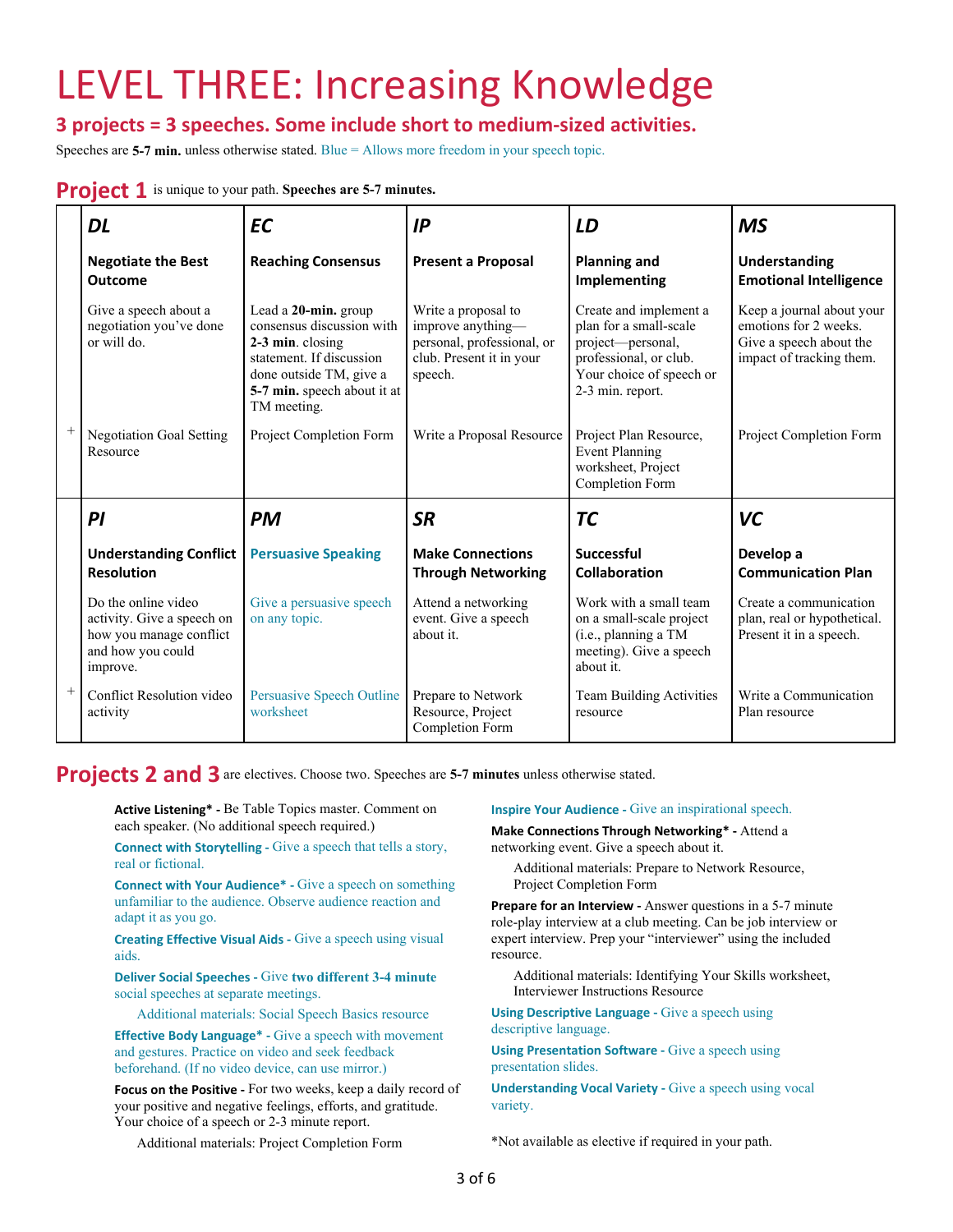# LEVEL FOUR: Building Skills

### **2 projects = 2‐3 speeches + 2 medium to large leadership activities**

Many of the leadership activities may be completed for work or other organizations. Blue = Allows more freedom in your speech topic.

#### **Project 1** is unique to your path. Speeches are 5-7 minutes unless otherwise stated.

| DL                                                                                                                                                                                                          | <b>EC</b>                                                                                                                                                                                            | IP                                                                                                                                       | LD                                                                                                | <b>MS</b>                                                                                                                                                                        |
|-------------------------------------------------------------------------------------------------------------------------------------------------------------------------------------------------------------|------------------------------------------------------------------------------------------------------------------------------------------------------------------------------------------------------|------------------------------------------------------------------------------------------------------------------------------------------|---------------------------------------------------------------------------------------------------|----------------------------------------------------------------------------------------------------------------------------------------------------------------------------------|
| <b>Manage Change</b>                                                                                                                                                                                        | <b>Improvement Through</b><br><b>Positive Coaching</b>                                                                                                                                               | <b>Manage Projects</b><br><b>Successfully</b>                                                                                            | <b>Leading Your Team</b>                                                                          | <b>Motivate Others</b>                                                                                                                                                           |
| Create a change<br>management plan-real or<br>hypothetical, past or<br>present. Present it in a<br>speech.                                                                                                  | Coach someone through a<br>project. Give a speech<br>about it.                                                                                                                                       | Lead a team of 3-4 people<br>on a project. Present your<br>plan in a 2-3 min. speech.<br>Give a 5-7 min. speech<br>about the experience. | Lead a team of 2-4 people<br>on a project-club, work,<br>or community. Give a<br>speech about it. | Lead a team of 3-4 TM<br>members on a project to<br>help your club. Have a<br>club officer do a 360°<br>evaluation of your<br>leadership. Give a speech<br>about the experience. |
| Prepare for Change<br>worksheet, Write a<br>Communic. Plan resource                                                                                                                                         |                                                                                                                                                                                                      | Project Plan resource                                                                                                                    | $\overline{a}$                                                                                    | Team Building Activities<br>resource, 360° Evaluation<br>resource                                                                                                                |
| PI                                                                                                                                                                                                          | <b>PM</b>                                                                                                                                                                                            | <b>SR</b>                                                                                                                                | <b>TC</b>                                                                                         | VC                                                                                                                                                                               |
| <b>Leading in Difficult</b><br><b>Situations</b>                                                                                                                                                            | <b>Managing a Difficult</b><br><b>Audience</b>                                                                                                                                                       | <b>Public Relations</b><br><b>Strategies</b>                                                                                             | <b>Motivate Others</b>                                                                            | <b>Communicate Change</b>                                                                                                                                                        |
| Create a project plan-<br>real or hypothetical.<br>Present it in a speech. Let<br>the audience offer<br>potential disruptions to<br>your plan, and offer<br>impromptu solutions. 15-<br>20 min. total time. | Give any speech, even one<br>you've already given.<br>Audience members will<br>role play being difficult<br>and disruptive during your<br>speech. Respond<br>appropriately. Total time<br>12-15 min. | Create a public relations<br>plan-real or<br>hypothetical. Present your<br>plan in a speech.                                             | See description under MS                                                                          | Create a plan to<br>communicate a change-<br>real or hypothetical.<br>Present it in a speech.                                                                                    |
| Project Plan resource,<br>Project Plan Overview<br>resource, Plan Disruption<br>Ideas resource (hand out<br>to club members)                                                                                | Role Play Assignments<br>resource (give to<br>Toastmaster and VPE)                                                                                                                                   |                                                                                                                                          |                                                                                                   | Prepare for Change<br>worksheet, Write a<br>Communication Plan<br>resource                                                                                                       |

**Project 2** is an elective. Choose one. All speeches are 5-7 minutes unless otherwise stated.

**Create a Podcast ‐** Record 60 minutes of podcast content. Play a 5-10 minute segment for your club, and introduce it with a 2-3 minute speech. Total time is **7-13 minutes**.

**Building a Social Media Presence ‐** Start a new social media presence or enhance a current one—personal or professional—as long as you have a goal in mind. Give a speech about it.

Additional materials: Project Completion Form

**Write a Compelling Blog - Post at least 8 blog posts in a** month. You may choose to have club members evaluate it. Give a speech about it.

Additional materials: Blog Evaluation Form, Project Completion Form

**Manage Online Meetings ‐** Conduct a **20-25 minute online meeting or webinar** with visual aids for fellow Toastmasters.

Additional materials: Online Meeting Agenda resource, Online Meeting Basics resource

**Manage Projects Successfully\* ‐** *See description under IP, above*.

**Managing a Difficult Audience\* ‐** *See description under PM, above*.

**Public Relations Strategies\*‐** *See description under SR, above.* 

**Question‐and‐Answer Session ‐** Give a speech on something you are knowledgeable about, followed by a Q&A session. Total time **15-20 min**.

\*Not available as elective if required in your path.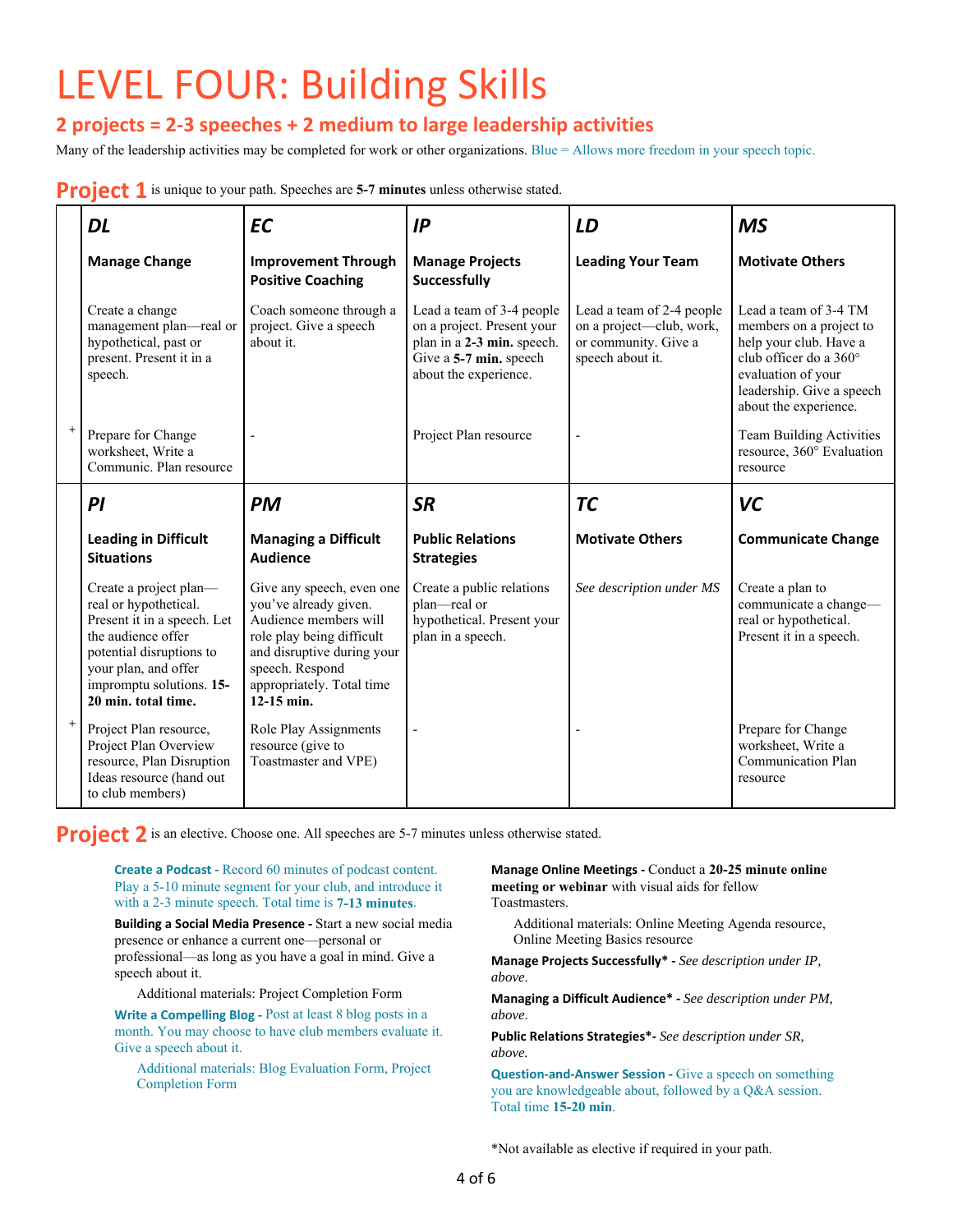## LEVEL FIVE: Demonstrating Expertise

**3 projects = 3‐4 speeches (length varies) + 2 medium to large leadership activities** 

Many of the leadership activities can be completed at work or for other organizations. Blue = Allows more freedom in your speech topic.

**Project 1** is unique to your path. Speeches are 5-7 minutes unless otherwise stated.

|           | <b>DL</b>                                                                                                                                                                   | <b>EC</b>                                                                                                                                                                                       | IP                                                                                                                                                                                                                                                          | LD                                                                         | <b>MS</b>                                                                                                                                                                               |
|-----------|-----------------------------------------------------------------------------------------------------------------------------------------------------------------------------|-------------------------------------------------------------------------------------------------------------------------------------------------------------------------------------------------|-------------------------------------------------------------------------------------------------------------------------------------------------------------------------------------------------------------------------------------------------------------|----------------------------------------------------------------------------|-----------------------------------------------------------------------------------------------------------------------------------------------------------------------------------------|
|           | <b>Lead in Any Situation</b>                                                                                                                                                | <b>High Performance</b><br>Leadership                                                                                                                                                           | <b>High Performance</b><br>Leadership                                                                                                                                                                                                                       | <b>Manage</b><br><b>Successful Events</b>                                  | <b>Team Building</b>                                                                                                                                                                    |
|           | Take on a leadership role<br>for at least 6 months. Have<br>your peers do a 360°<br>evaluation of your<br>leadership. Give an 8-10<br>min. speech about your<br>experience. | Lead a team of at least four. Form<br>a guidance committee and meet at<br>least 5x. Present your plan in a<br>speech. Give a second speech<br>about your experience.                            | See description under EC                                                                                                                                                                                                                                    | Plan, coordinate, and<br>implement an event.<br>Give a speech about<br>it. | Lead a small team to host a<br>team-building event (can be<br>outside TM). Present your<br>plan in a 2-3 minute report.<br>Give a second speech (5-7<br>min.) about your<br>experience. |
| $^{+}$    | 360° Evaluation resource                                                                                                                                                    | Guidance Committee Intro.<br>Meeting Agenda resource, Project<br>Plan Overview, Project Plan<br>resource, Vision Plan resource,<br>Event Planning worksheet, 360°<br><b>Evaluation</b> resource |                                                                                                                                                                                                                                                             | Event planning<br>worksheet, Write a<br>Communications<br>Plan resource    | Team Building Activities<br>resource, Team Building<br>Event Evaluation resource                                                                                                        |
|           | PI                                                                                                                                                                          | <b>PM</b>                                                                                                                                                                                       | <b>SR</b>                                                                                                                                                                                                                                                   | <b>TC</b>                                                                  | <b>VC</b>                                                                                                                                                                               |
|           | <b>High Performance</b><br>Leadership                                                                                                                                       | <b>Prepare to Speak</b><br><b>Professionally</b>                                                                                                                                                | <b>Leading in Your</b><br><b>Volunteer Organization</b>                                                                                                                                                                                                     | Lead in Any<br><b>Situation</b>                                            | <b>Develop Your Vision</b>                                                                                                                                                              |
|           | See description under EC                                                                                                                                                    | Give an 18-22 minute keynote-<br>style speech. Visual aids are<br>optional.                                                                                                                     | Serve in a leadership role in<br>TM or volunteer<br>organization at least 6<br>months. Have your peers do<br>a 360° evaluation of your<br>leadership. Create a<br>succession plan for transition<br>of your duties. Give a speech<br>about your experience. | See description<br>$under$ DL                                              | Develop a vision and<br>present it in a speech.<br>Present your plan in a<br>second speech.                                                                                             |
| $\ddot{}$ |                                                                                                                                                                             | Speech outline worksheet                                                                                                                                                                        | 360° Evaluation resource,<br>Succession Plan resource                                                                                                                                                                                                       |                                                                            | Idea Map worksheet, Goal<br>Setting worksheet, Goal<br>Task List, Vision Plan<br>resource, Project<br>Completion Form                                                                   |

**Project 2** is an elective. Choose one.

**Ethical Leadership - Define your ethical framework. Then** plan and moderate a **20-40 min. panel discussion with Q&A session** about ethics. (*See* Moderate a Panel Discussion project for more info.)

Additional materials: Ethical Framework resource.

**High Performance Leadership\* ‐** *See description under EC, above.*

**Leading in Your Volunteer Organization\* ‐** *See description under SR.* 

**Prepare to Speak Professionally\* ‐** *See description under PM, above.*

Lessons Learned - Lead a lessons learned meeting for a team you have done a project with, or are doing. Document the results. Ask team members to do a 360° evaluation of your leadership. Give a speech about the experience.

Additional materials: 360° Evaluation resource, Lessons Learned Response log, Metrics log

**Moderate a Panel Discussion ‐** Plan and moderate a **20-40 min. panel discussion** on any topic (can be outside TM).

Additional materials: Panelist Basics resource, Project Completion Form

**Project 3** is the same in all paths.

**Reflect on Your Path ‐** Give a **10-12 minute** speech about your experience completing your path.